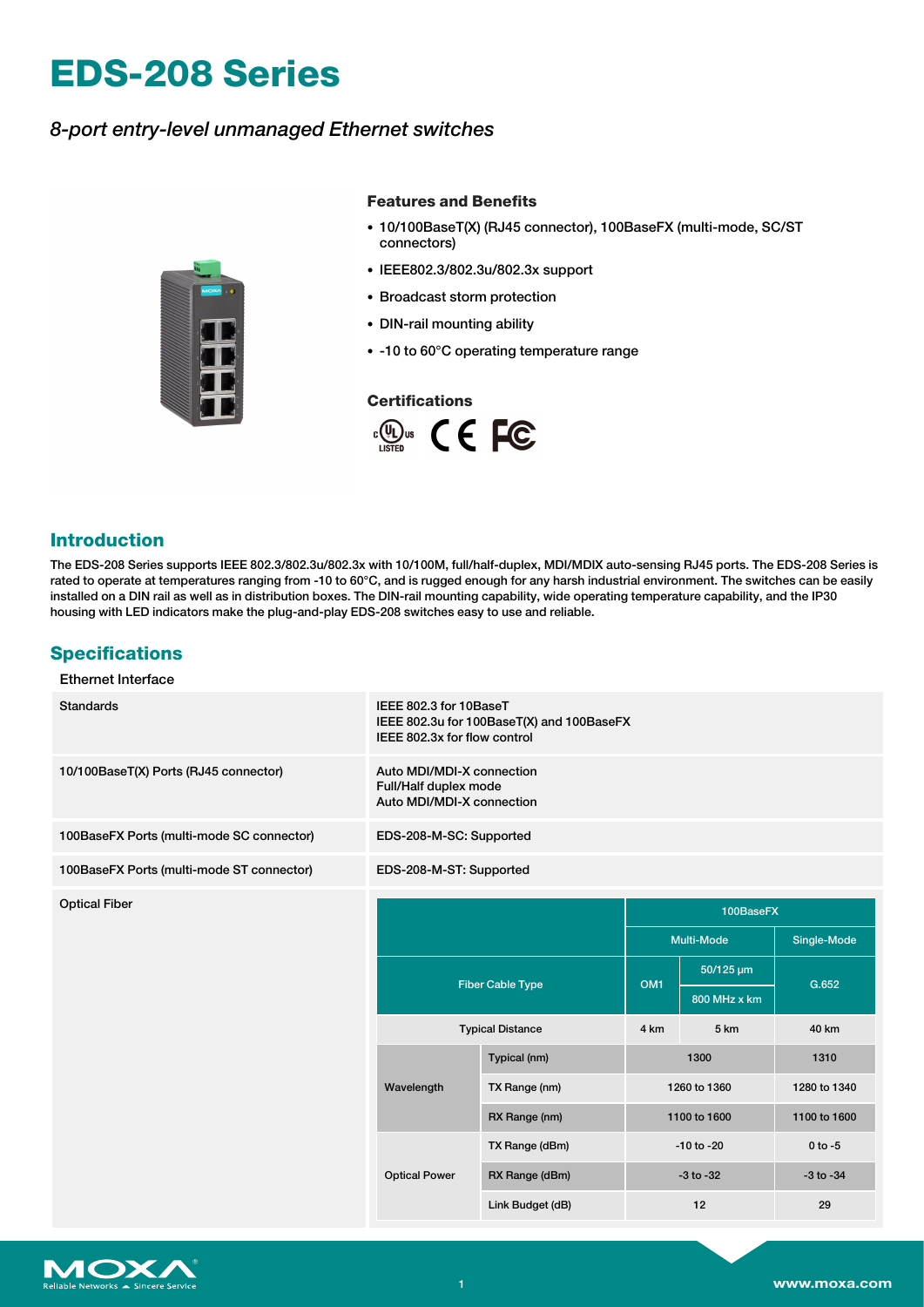|                                | 100BaseFX         |                             |             |  |
|--------------------------------|-------------------|-----------------------------|-------------|--|
|                                | <b>Multi-Mode</b> |                             | Single-Mode |  |
| <b>Fiber Cable Type</b>        | OM <sub>1</sub>   | $50/125 \,\mathrm{\upmu m}$ | G.652       |  |
|                                |                   | 800 MHz x km                |             |  |
| <b>Dispersion Penalty (dB)</b> |                   | 3                           |             |  |

Note: When connecting a single-mode fiber transceiver, we recommend using an attenuator to prevent damage caused by excessive optical power. Note: Compute the "typical distance" of a specific fiber transceiver as follows: Link budget (dB) > dispersion penalty (dB) + total link loss (dB).

| <b>Switch Properties</b>               |                                                                                                                                                                                             |
|----------------------------------------|---------------------------------------------------------------------------------------------------------------------------------------------------------------------------------------------|
| Processing Type                        | <b>Store and Forward</b>                                                                                                                                                                    |
| <b>MAC Table Size</b>                  | 2K                                                                                                                                                                                          |
| <b>Packet Buffer Size</b>              | 768 kbits                                                                                                                                                                                   |
| <b>Power Parameters</b>                |                                                                                                                                                                                             |
| <b>Input Voltage</b>                   | <b>24 VDC</b>                                                                                                                                                                               |
| <b>Input Current</b>                   | EDS-208: 0.07 A @ 24 VDC<br>EDS-208-M Series: 0.1 A @ 24 VDC                                                                                                                                |
| <b>Operating Voltage</b>               | 12 to 48 VDC                                                                                                                                                                                |
| Connection                             | 1 removable 3-contact terminal block(s)                                                                                                                                                     |
| <b>Overload Current Protection</b>     | 2.5 A @ 24 VDC                                                                                                                                                                              |
| <b>Reverse Polarity Protection</b>     | Supported                                                                                                                                                                                   |
| <b>Physical Characteristics</b>        |                                                                                                                                                                                             |
| Housing                                | <b>Plastic</b>                                                                                                                                                                              |
| <b>IP Rating</b>                       | <b>IP30</b>                                                                                                                                                                                 |
| <b>Dimensions</b>                      | 40 x 100 x 86.5 mm (1.57 x 3.94 x 3.41 in)                                                                                                                                                  |
| Weight                                 | 170 g (0.38 lb)                                                                                                                                                                             |
| Installation                           | <b>DIN-rail mounting</b>                                                                                                                                                                    |
| <b>Environmental Limits</b>            |                                                                                                                                                                                             |
| <b>Operating Temperature</b>           | -10 to 60°C (14 to 140°F)                                                                                                                                                                   |
| Storage Temperature (package included) | -40 to 85°C (-40 to 185°F)                                                                                                                                                                  |
| <b>Ambient Relative Humidity</b>       | 5 to 95% (non-condensing)                                                                                                                                                                   |
| <b>Standards and Certifications</b>    |                                                                                                                                                                                             |
| Safety                                 | <b>UL 508</b>                                                                                                                                                                               |
| <b>EMC</b>                             | EN 55032/24                                                                                                                                                                                 |
| <b>EMI</b>                             | CISPR 32, FCC Part 15B Class A                                                                                                                                                              |
| <b>EMS</b>                             | IEC 61000-4-2 ESD: Contact: 4 kV; Air: 8 kV<br>IEC 61000-4-3 RS: 80 MHz to 1 GHz: 3 V/m<br>IEC 61000-4-4 EFT: Power: 1 kV; Signal: 0.5 kV<br>IEC 61000-4-5 Surge: Power: 1 kV; Signal: 1 kV |

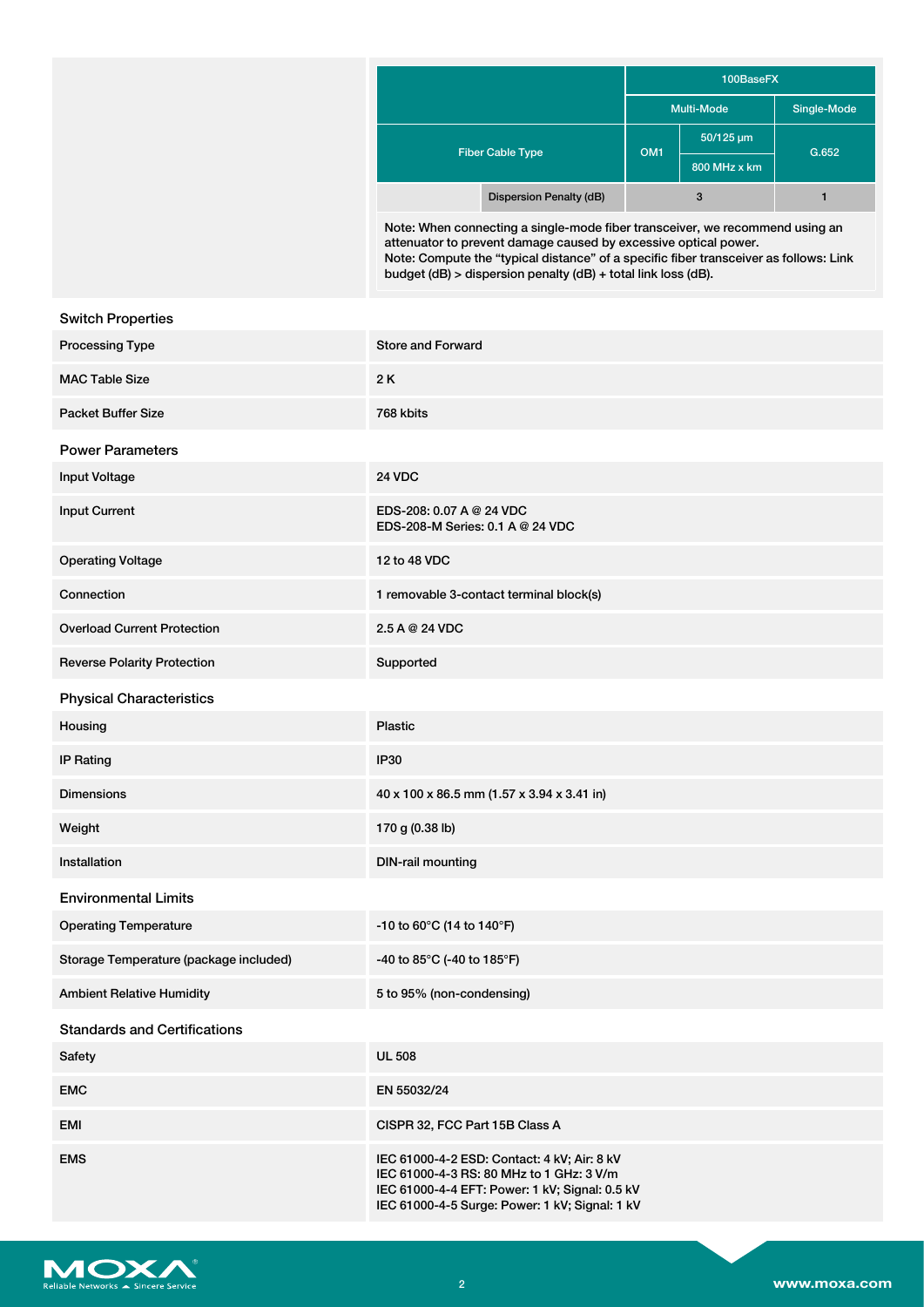|                        | IEC 61000-4-6 CS: 3 V<br>IEC 61000-4-8 PFMF           |
|------------------------|-------------------------------------------------------|
| Shock                  | IEC 60068-2-27                                        |
| Vibration              | IEC 60068-2-6                                         |
| Freefall               | IEC 60068-2-31                                        |
| <b>MTBF</b>            |                                                       |
| Time                   | EDS-208: 401,624 hrs<br>EDS-208-M Series: 368,353 hrs |
| <b>Standards</b>       | Telcordia (Bellcore), GB                              |
| Warranty               |                                                       |
| <b>Warranty Period</b> | 5 years                                               |
| <b>Details</b>         | See www.moxa.com/warranty                             |
| Package Contents       |                                                       |
| <b>Device</b>          | 1 x EDS-208 Series switch                             |
| Documentation          | 1 x quick installation guide<br>1 x warranty card     |

## **Dimensions**

Unit: mm (inch)



# **Ordering Information**

| Model Name          | 10/100BaseT(X)<br><b>Ports</b><br><b>RJ45 Connector</b> | 100BaseFX Ports<br>Multi-Mode ST<br>Connector | 100BaseFX Ports<br>Multi-Mode SC<br>Connector | <b>Housing Material</b> | <b>Operating Voltage</b> | <b>Operating Temp.</b>  |
|---------------------|---------------------------------------------------------|-----------------------------------------------|-----------------------------------------------|-------------------------|--------------------------|-------------------------|
| <b>EDS-208</b>      | 8                                                       | $\overline{\phantom{0}}$                      | $\overline{\phantom{m}}$                      | Plastic                 | 12-45 VDC                | -10 to 60 $\degree$ C   |
| <b>EDS-208-M-ST</b> |                                                         |                                               | $\overline{\phantom{a}}$                      | <b>Plastic</b>          | 12-45 VDC                | $-10$ to 60 $\degree$ C |
| <b>EDS-208-M-SC</b> |                                                         | $\overline{\phantom{0}}$                      |                                               | Plastic                 | 12-45 VDC                | -10 to 60 $\degree$ C   |